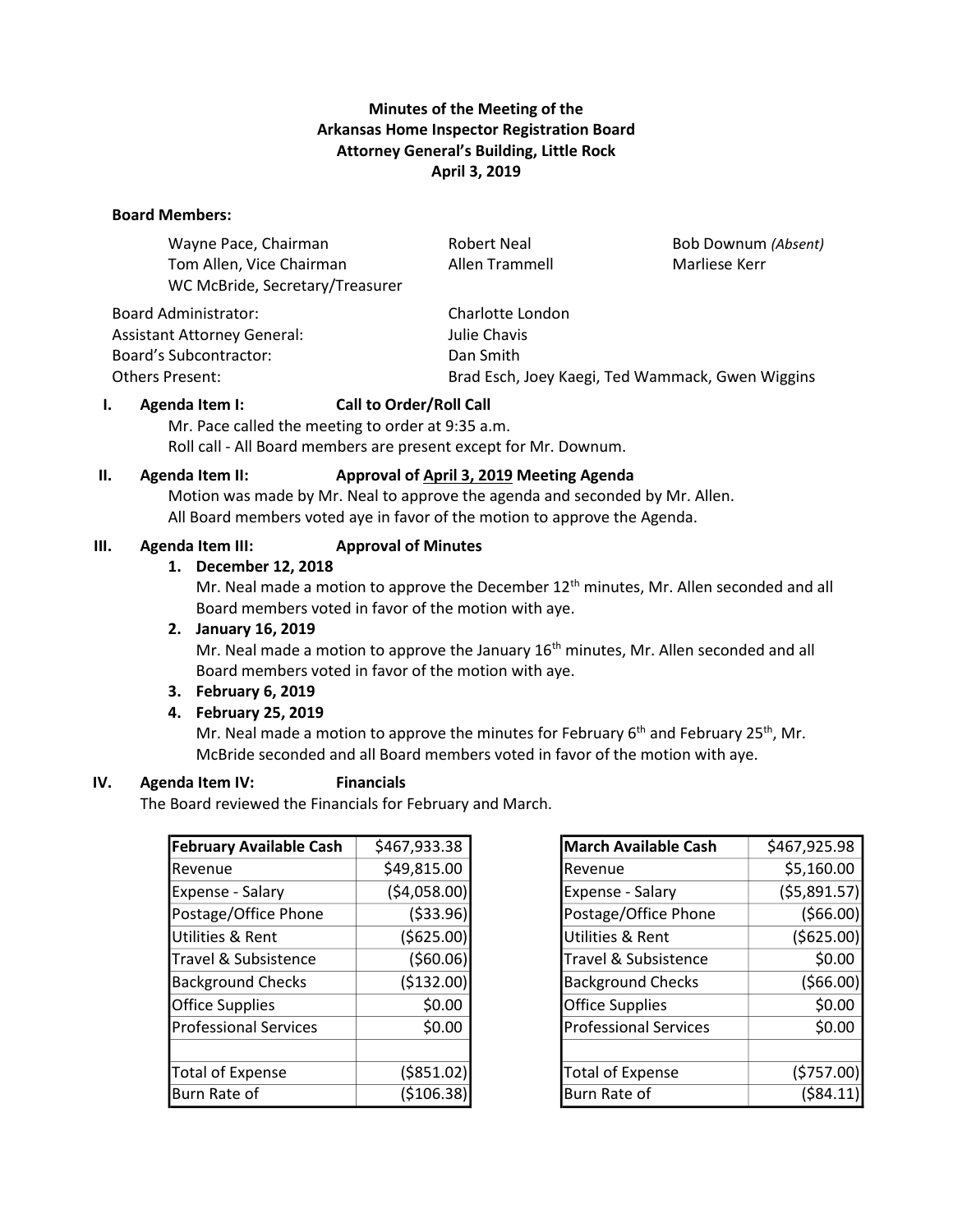The February and March Financials were reviewed by the Board. Mr. Neal made a motion to approve the financials, Mr. Trammell seconded and all Board members voted in favor of the motion with aye.

#### **V. Agenda Item V: Review of New Applicants / Registration Renewals**

The Board reviewed seventeen (17) new applicants.

- 1. Lorchid Benson
- 2. Bud Boman
- 3. Aaron Bradsher
- 4. Chatham Cornell 5. Kenneth Davis
- 9. Josh Hubbard

7. Dale Foster

- 10. Justin Ibbotson
- 11. Jack Kersey
- 
- 

13. Stephen Paulson

17. Danny Joe Wolfe

6. Brad Esch

12. Kirk McDonald

**Applicants #1, 2, 3, 4, 5, 10, 11, 15, 16 -** Mr. Neal made a motion to approve the applications of Ms. Benson, Mr. Boman, Mr. Bradsher, Mr. Cornell, Mr. Davis, Mr. Ibbotson, Mr. Kersey, Mr. Smith and Mr. Stewart. Mr. Allen seconded and all Board members voted aye in favor of approving the applications.

**Applicant #6 – Brad Esch** - Mr. Neal made a motion to approve Mr. Esch with further discussion. Mr. Neal asked Mr. Esch about his contractor's license that he had listed on his application. Mr. Esch stated that he no longer held the license and that it had not been suspended or revoked. Mr. Pace also asked Mr. Esch to submit a revised Certificate of Insurance with his name listed separately from his company name. Mr. McBride seconded all Board members voted aye in favor of approving the application of Mr. Esch.

**Applicant #7 – Dale Foster** - Mr. Neal made a motion to approve Mr. Foster pending his providing the Board with background checks from North Carolina and Illinois or a copy of his federal background check from the military. Mr. Allen seconded and all Board members voted aye in favor of approving the application of Mr. Foster.

**Applicant #8 – Mitchell Fusilier** - Mr. Neal made a motion to approve Mr. Fusilier. Mr. Allen seconded. Mr. Trammell asked about the 'home inspection exclusion' listed on his Certificate of Insurance. Mr. Pace asked Ms. London to contact the insurance carrier for an explanation of the exclusion. All Board members voted aye in favor of approving Mr. Fusilier's application pending a satisfactory explanation is received from the insurance carrier.

**Applicant #9 – Josh Hubbard** - Mr. Neal made a motion to approve Mr. Hubbard, Mr. Allen seconded and all Board members voted in favor of the motion with aye.

**Applicant #12 – Kirk McDonald** - Mr. Neal made a motion to approve Mr. McDonald, Mr. Trammell seconded and all Board members voted in favor of the motion with aye.

**Applicant #13 – Stephen Paulson** - Mr. Neal made a motion to approve Mr. Paulson, Mr. Trammell seconded and all Board members voted in favor of the motion with aye.

**Applicant #14 – Tom Pennel** - Mr. Neal made a motion to approve Mr. Pennel pending receipt of a background check from Louisiana, Mr. McBride seconded and all Board members voted in favor of the motion with aye.

**Applicant #17 – Danny Joe Wolfe** - Mr. Neal made a motion to approve Mr. Wolfe pending clarification from his insurance carrier about the 'home inspection exclusion,' Mr. McBride seconded and all Board members voted in favor of the motion with aye.

- 8. Mitchell Fusilier 14. Tom Pennel
	- 15. Mark Smith
	- 16. Christopher Stewart
	-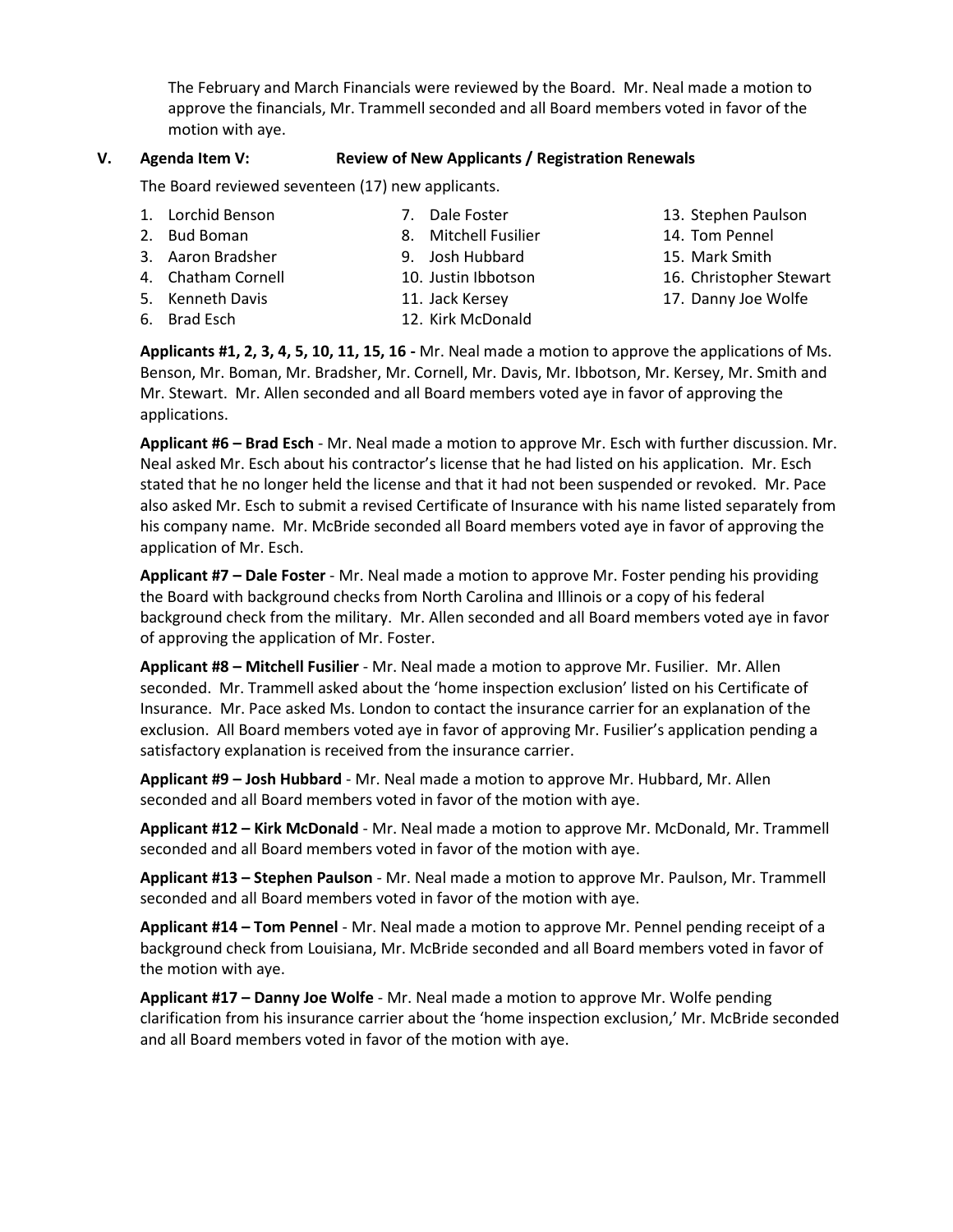### **2019 Registration Renewals**

The Board reviewed six (6) registration renewals.

1. Mark Callahan 3. Jake Moore 5. Frank Yakopec

- 2. Stephen Edwards 4. Aaron Tripp
- 6. Brian Yarbrough 1. **Mark Callahan** - Mr. Trammell made a motion to approve the license renewal of Mr. Callahan and Mr. Allen seconded. All Board members voted aye in favor of approving the
- motion. 2. **Stephen Edwards** - Mr. McBride made a motion to approve the license renewal of Mr.
- Edwards and Mr. Neal seconded. All Board members voted aye in favor of approving the motion.
- 3. **Jake Moore** Mr. Neal made a motion to approve the license renewal of Mr. Moore pending when he went on Inactive Status and whether the \$25.00 fee was paid. He asked Ms. London to advise him of the status before the license is issued to determine if a late fee should be imposed. Ms. Kerr seconded and all Board members voted aye in favor of approving the motion.
- 4. **Aaron Tripp** Mr. Trammell made a motion to approve the license renewal of Mr. Tripp and Mr. Allen seconded. All Board members voted aye in favor of approving the motion.
- 5. **Frank Yakopec** Mr. Trammell made a motion to approve the license renewal of Mr. Yakopec and Mr. Allen seconded. Mr. Neal asked Ms. London to obtain a Certificate of Abstinence form from Mr. Yakopec before issuing the license. All Board members voted aye in favor of approving the motion.
- 6. **Brian Yarbrough** Mr. McBride made a motion to approve the license renewal of Mr. Yarbrough and Mr. Neal seconded. All Board members voted aye in favor of approving the motion.

# **VI. Agenda Item VI: Status of Complaints**

- 1. **Richard Kaegi vs Tim Hennelly, HI-1179** *(August, 2017)*
	- Ms. Chavis told the Board that Mr. Kaegi is planning to appeal the Board's decision to dismiss his complaint against Mr. Hennelly. Mr. Trammell made a motion to open the discussion concerning the complaint. Mr. McBride seconded the motion. Mr. McBride asked Mr. Neal about the complaint. Mr. Neal said it involved the subpanel and that it would have to be readily accessible and not hidden by picture frames or other objects. Ms. Chavis told Mr. Kaegi and Ms. Wiggins *(the brother and mother of the complainant)* that Mr. Hennelly had written in his report that he could not locate the subpanel and the buyer should contact an electrician to locate it. Mr. Neal told the complainant's relatives that the home inspector's job is to educate the consumer. He said that once a home inspector has signed off on an inspection report, they cannot tell the buyer whether or not they should buy the home. Ms. Chavis told Mr. Kaegi and Ms. Wiggins that they should advise the complainant to check whether the sellers disclosed information about the subpanel and whether they had prior problems with it. Mr. McBride amended the motion to uphold the dismissal of the complaint. Mr. Trammell seconded and all Board members voted aye to uphold the dismissal.
- 2. **Isaiah Thompson vs Clint Ledbetter, HI-1863** *(March, 2018)* Mr. Allen made a motion to uphold dismissal of the complaint against the home inspector. Mr. McBride seconded and all Board members voted aye to uphold the dismissal.
- 3. **Stephen M. Ligon vs Phil Biggers, HI-1670** *(May 2018)-* Ms. Chavis said the complaint has been given to Mr. Smith to summarize and assist her in preparing the Consent Agreement.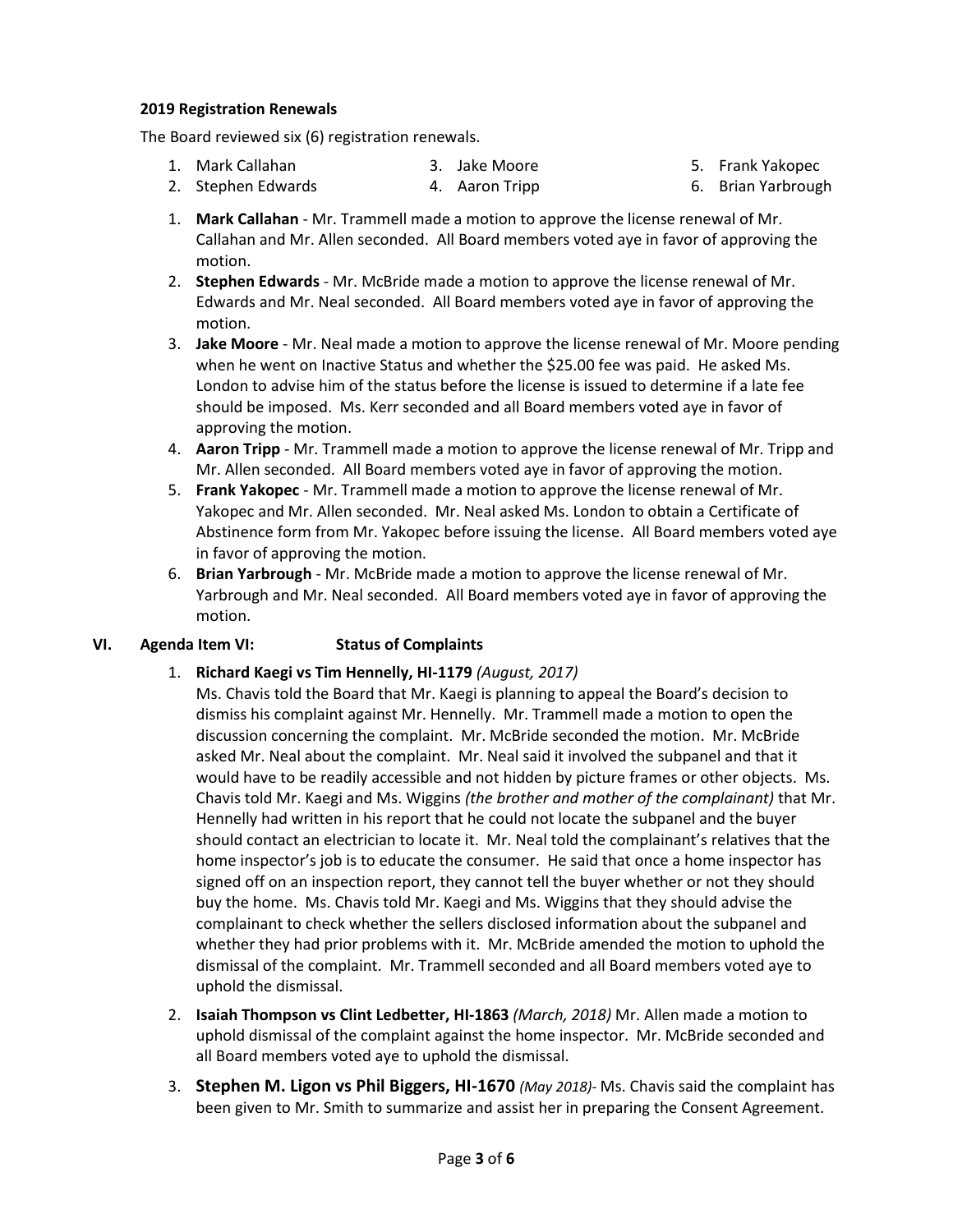Ms. Chavis said that she would meet with Mr. Smith at 9:00 a.m. before regular scheduled Board meetings to discuss the findings on complaints. She said that Sean Ryan, HI-1664, has requested hearings on all three (3) of the complaints against him.

## **BREAK –10:55 – 11:05**

# **1. OLD COMPLAINTS**

- a. **Addie Holmes vs David Miller, HI-1726** *(June 2018) Notification mailed to Mr. Miller on June 25, 2018*. *Response from Mr. Miller received 7/2/2018.* Mr. Pace gave this complaint to Mr. Smith, the Board's Subcontractor, for review.
- b. **Logan & Shelby Drake vs Tim Cooper, HI-1852** *(August 2018)* Mr. Smith recommended a Consent Agreement for the home inspector. Ms. Chavis said she would work with Mr. Smith on the details of the agreement.
- c. **Earlene Horton vs Daniel Broughton, HI-1076**  *(November 2018)* Mr. Smith recommended dismissal of the complaint.
- d. **Angelica McClendon vs Joe Cummins, HI-1393** *(October 2018)* Mr. Smith recommended dismissal of the complaint.
- e. **Diane Gower vs Tim Hoffman, HI-1693**  *(December 2018)* Mr. Smith recommended a Consent Agreement for the home inspector. Ms. Chavis said she would work with Mr. Smith on the details of the agreement.
- f. **Johnathan Starnes vs Ted Wammack**, HI-1704 *(December 2018) Notification sent by Certified Mail & Regular Mail on 3/15/2019. Response received from Mr. Wammack on 3/26/2019.* The investigation has not been completed.
- g. **Irma Wilkerson vs Phillip Joyner, HI-1062** *(December 2018) Notification sent by Certified Mail & Regular Mail on 3/15/2019. Certified letter received 3/18/2019. Response from Mr. Joyner received by email on 3/18/2019.* Mr. Smith has requested 583 photos from the home inspector.

# **2. NEW COMPLAINTS**

**a. David Johnston vs Michael J. Smith, HI-1538** - *(February 2019) Home Inspector was not licensed at the time of the inspection-License was renewed on 2/25/2019. Notification sent by Certified Mail & Regular Mail on 3/21/2019.*

### **VII. Agenda Item VII: Continuing Education/Pre-Registration Courses**

### **Continuing Education Courses**

# 1. **American Home Inspectors Training (AHIT)** – Twelve (12) Online CE Courses

| а.           | Advanced Electrical – Understanding Arc Faults          |        |
|--------------|---------------------------------------------------------|--------|
|              | and New Protection Regulations                          | 2 Hrs  |
| b.           | Air Conditioners, Heat Pumps, Furnaces and Air Handlers | 2 Hrs  |
| c.           | Atoms, Conductors, Insulators and Flow                  | 1 Hr   |
| d.           | <b>Circuits and Wires</b>                               | 1 Hr   |
| е.           | <b>Electricity Distribution</b>                         | 1 Hr   |
| f.           | <b>Expansive Soils and Their Effects</b>                | 4 Hrs  |
| g.           | <b>Geothermal Energy</b>                                | 1 Hr   |
| h.           | New Construction                                        | 16 Hrs |
| Ι.           | <b>Report Writing for Risk Reduction</b>                | 8 Hrs  |
| $\mathbf{I}$ | Solar Energy for Electricity and Heating                | 2 Hrs  |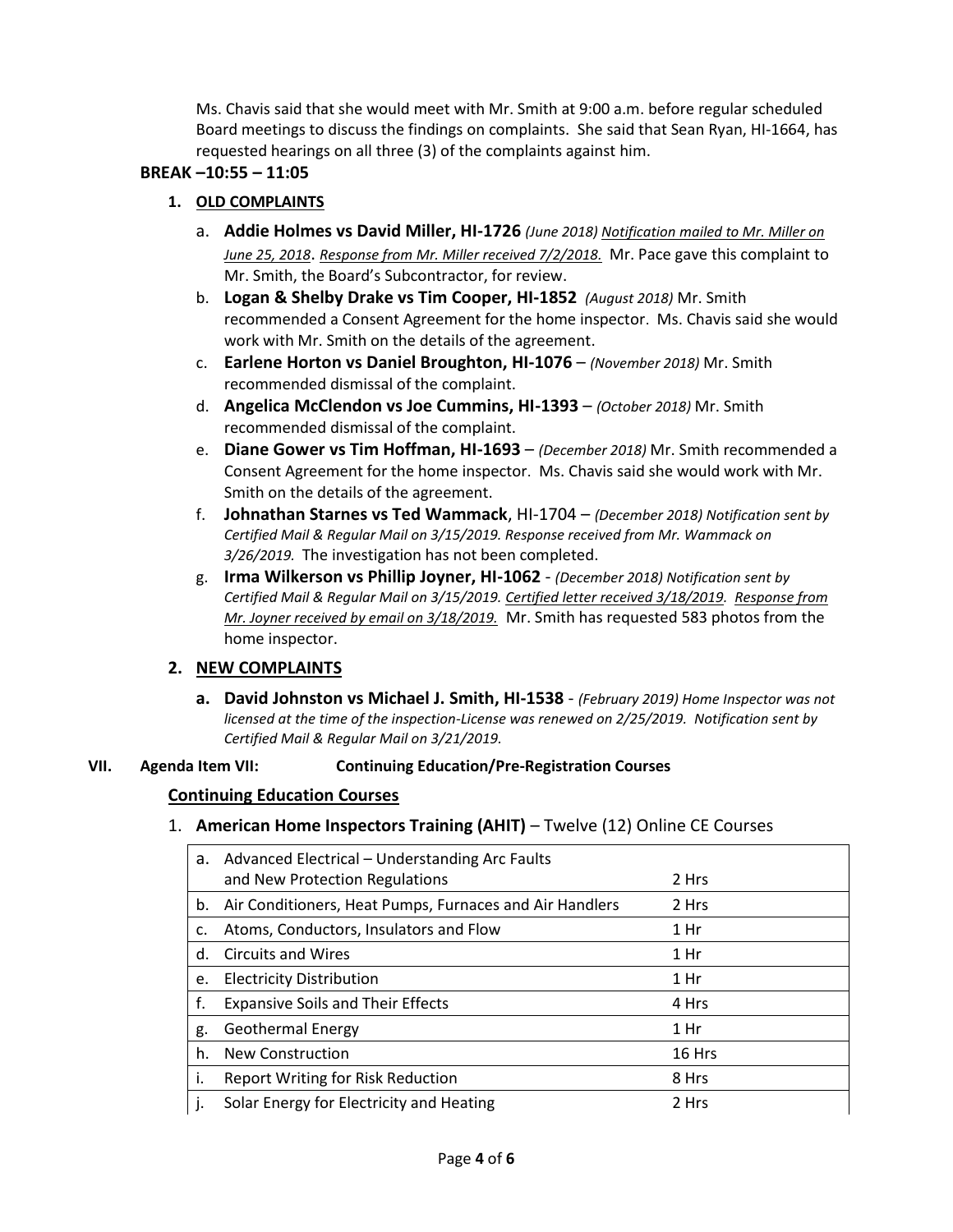| k. Solid Fuel Burning Appliances | 2 Hrs |
|----------------------------------|-------|
| Voltage, Current and Resistance  | 1 Hr  |

Mr. Allen made a motion to approve all twelve (12) AHIT CE courses. Mr. Neal seconded and all Board members voted aye in favor of the motion.

# 2. **InterNACHI** – Ten (10) Classroom CE Courses

| a. | Chimneys, Vents & Fireplaces                                | 2 Hrs |
|----|-------------------------------------------------------------|-------|
| b. | Sewer Scope Inspections                                     | 2 Hrs |
| c. | <b>Business &amp; Marketing for Home Inspectors</b>         | 2 Hrs |
| d. | Advanced Detection of Cracks and Structural Indicators      | 2 Hrs |
| e. | EIFS, Stucco, MSV & Water Intrusion                         | 2 Hrs |
| f. | The Next Level of Defect Recognition                        | 2 Hrs |
| g. | Modern Marketing: How to Win Over Millenial Agents & Buyers | 2 Hrs |
| h. | Boosting Your Credibility Using Infrared                    | 2 Hrs |
| i. | HVAC Inspection: Gas Furnaces & AC                          | 2 Hrs |
|    | <b>Commercial Systems Inspections</b>                       | 2 Hrs |

Mr. Allen made a motion to deny approval to InterNACHI CE courses #C, G, H, and J due to their content being outside the Standards of Practice for Arkansas. Mr. Neal seconded and all Board members voted to deny approval with aye.

Mr. Allen made a motion to approve InterNACHI CE courses #A, B, D, E, F, and I. Mr. Neal seconded with further discussion. Mr. Neal asked about #B-Sewer Scope Inspections and whether a home inspector should perform them since they are not licensed plumbers. Mr. Neal made a motion to deny approval of #B based on possible issues that could come up with the HVAC Board. Mr. Trammell seconded and all Board members voted aye to approve courses #A, D, E, F, and I and deny approval to #B.

# **PRE-REGISTRATION TRAINING**

### **VIII. Agenda Item VIII: New Business**

1. Emailed Questions for Board discussion

a. Ryan James, HI-1744 – Mr. James asked the Board about filing a complaint against another home inspector who chose a company name similar to the one he has had for years. Mr. Pace said the Board does not have any jurisdiction over business names. Mr. Neal said that Mr. James could file an ethical complaint if he wanted to.

b. Wes Brown, HI-1903 – Mr. Brown asked the Board about performing service work on homes he has inspected. Mr. Neal said that it would be a conflict of interest. Mr. Pace said said that the home inspector could not perform service work until 12 months after the home inspection was completed.

c. Nicholas Hubach, HI-1998 – Mr. Hubach asked if there were any home inspectors who offered apprentice positions to help him mentor or trainer as he get started in the business. Mr. Allen said that he would call Mr. Hubach.

- 1. **Rules and Regulations Review** AHIRB's review is due by July 1, 2019. Mr. Pace asked Ms. Chavis if this was the time to change or delete any obsolete rules. She said it was not and Ms. London should complete the review just like the last one was done.
- 2. Update on the progress of UALR compiling data on home inspectors Dan Smith